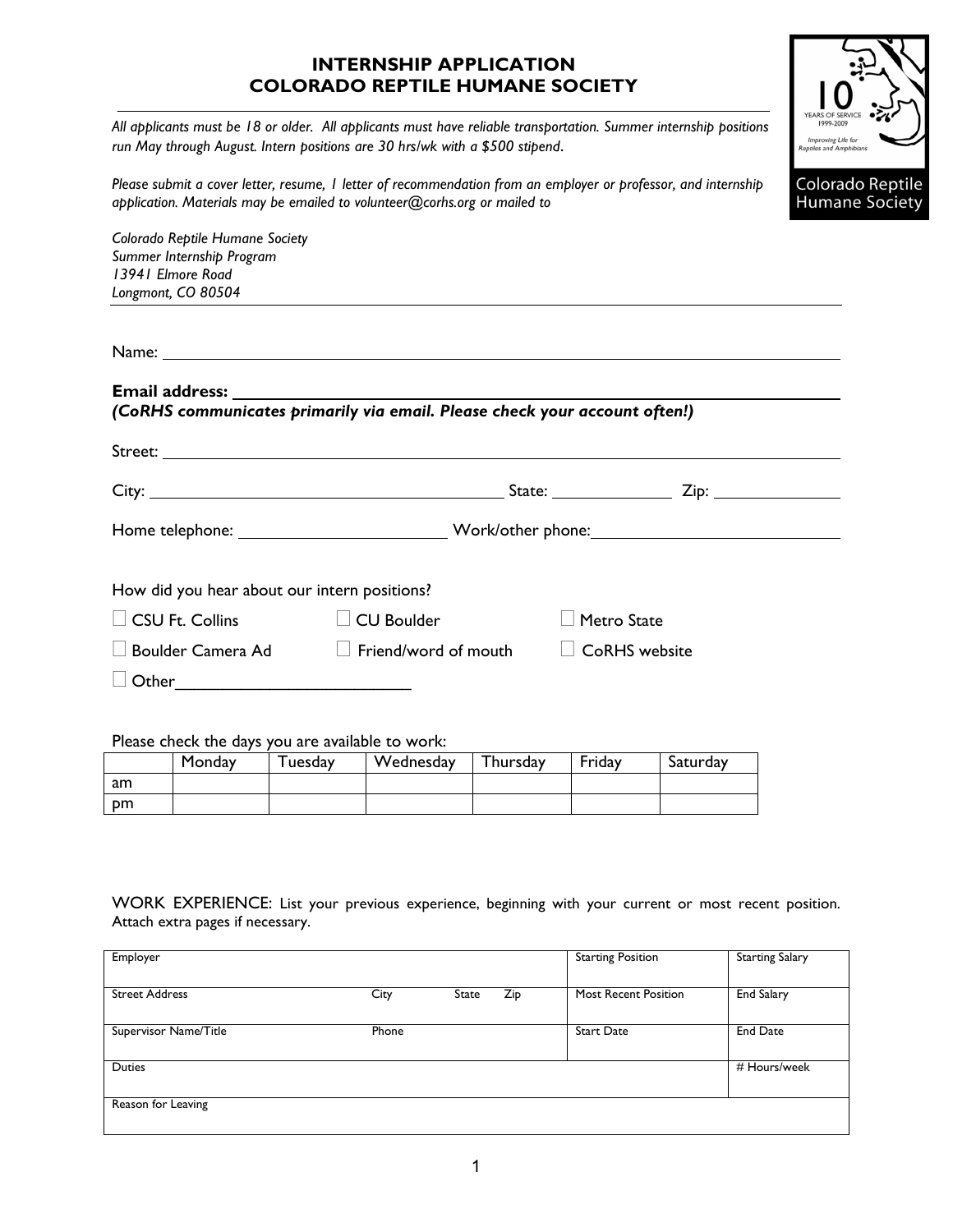| Employer              |       |                     | <b>Starting Position</b>    | <b>Starting Salary</b> |
|-----------------------|-------|---------------------|-----------------------------|------------------------|
| <b>Street Address</b> | City  | Zip<br><b>State</b> | <b>Most Recent Position</b> | <b>End Salary</b>      |
| Supervisor Name/Title | Phone |                     | <b>Start Date</b>           | <b>End Date</b>        |
| <b>Duties</b>         |       |                     |                             | # Hours/week           |
| Reason for Leaving    |       |                     |                             |                        |
|                       |       |                     |                             |                        |

| Employer              |       |                     | <b>Starting Position</b> | <b>Starting Salary</b> |
|-----------------------|-------|---------------------|--------------------------|------------------------|
| <b>Street Address</b> | City  | Zip<br><b>State</b> | Most Recent Position     | <b>End Salary</b>      |
| Supervisor Name/Title | Phone |                     | <b>Start Date</b>        | <b>End Date</b>        |
| <b>Duties</b>         |       |                     |                          | # Hours/week           |
| Reason for Leaving    |       |                     |                          |                        |

Do you have any other experiences (volunteer, internship, hobbies, etc.) that you think would help you at this job?

## References: Work and Education references are preferred. Please do not include relatives or personal friends.

| Reference                       |           |                                 |     | Reference             |           |       |     |
|---------------------------------|-----------|---------------------------------|-----|-----------------------|-----------|-------|-----|
| <b>Street Address</b>           | City      | State                           | Zip | <b>Street Address</b> | City      | State | Zip |
| Phone                           | Job Title |                                 |     | Phone                 | Job Title |       |     |
| How Acquainted and For How Long |           | How Acquainted and For How Long |     |                       |           |       |     |

| Reference                       |           |       |     | Reference                       |           |       |     |
|---------------------------------|-----------|-------|-----|---------------------------------|-----------|-------|-----|
| <b>Street Address</b>           | City      | State | Zip | <b>Street Address</b>           | City      | State | Zip |
| Phone                           | Job Title |       |     | Phone                           | Job Title |       |     |
| How Acquainted and For How Long |           |       |     | How Acquainted and For How Long |           |       |     |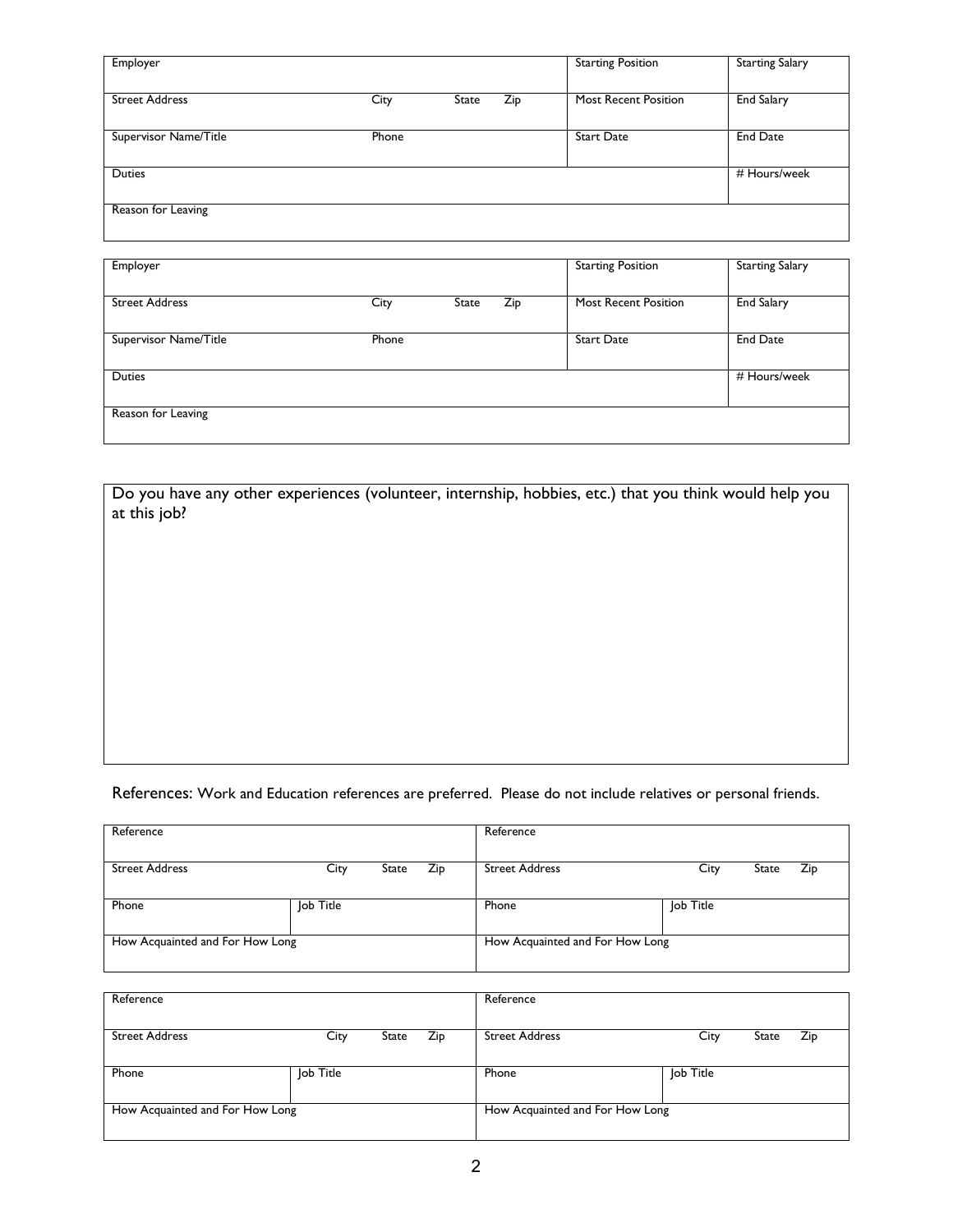Education & Training: Please include name, street, city, state and zip code for each school (include only college, high school, or additional training).

| School | City/State | # years<br>completed | Degree(s)<br>completed | Type of<br>Course/Major |
|--------|------------|----------------------|------------------------|-------------------------|
|        |            |                      |                        |                         |
|        |            |                      |                        |                         |
|        |            |                      |                        |                         |
|        |            |                      |                        |                         |

## Additional Questions:

Why do you want to be an intern at Colorado Reptile Humane Society?

What strengths do you think you would bring to our organization?

Please describe any previous animal experience that you have had:

What has been your favorite past job, and what did you like about it?